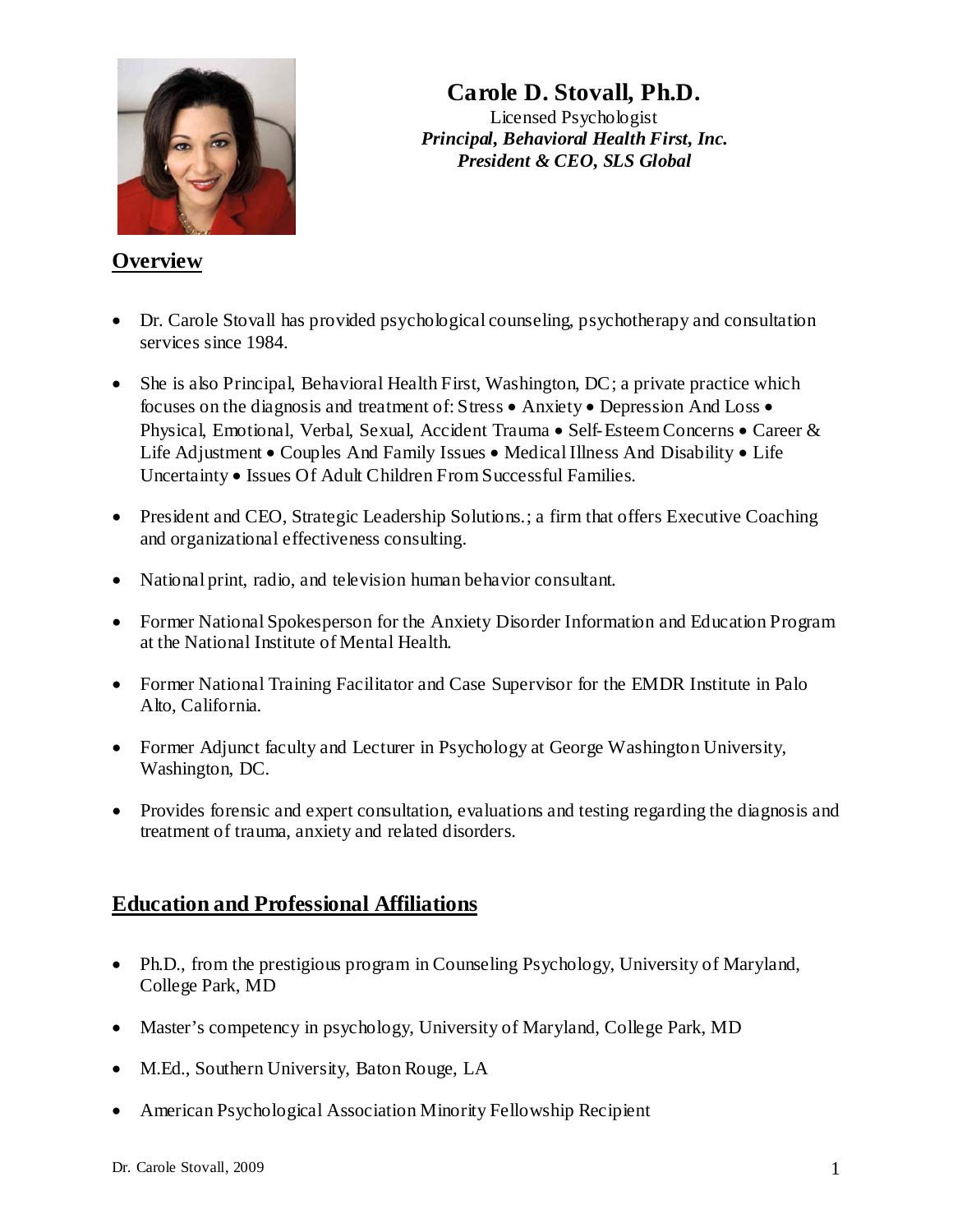- American Psychological Association Congressional Fellow, United States House of Representatives
- Elected Board of Directors, District of Columbia Psychological Association: Secretary, 1995- 1997; Clinical Representative-at-Large to the American Psychological Association, 1998.
- Past and Present membership in professional organizations include:
	- o American Psychological Association
	- o District of Columbia Psychological Association.
	- o Anxiety Disorders Association of America
	- o International Society for the Study of Dissociative Disorders
	- o American Society of Clinical Hypnosis
	- o American Board of Forensic Examiners
	- o International Society for Traumatic Stress Studies
	- o EMDR International Association

### **Broad based and Specialized Training and Expertise**

- Dr. Carole Stovall is a master psychologist with broad training and expertise in human behavior and the complex change process. She provides therapy, consultation and media expertise on a wide variety of issues including stress, work place issues, self-esteem, relationship concerns, loss and grief, adult children from successful families, fame, career transition, diversity, coping with medical illness and disability, as well as parenting, stepparenting and stepfamily concerns.
- Dr. Stovall has specialized training and years of experience in techniques utilized with people suffering from anxiety, depression, traumatic events, and chronic illness. Nationwide, for nearly two decades, she has taught and supervised other mental health specialists in the EMDR (Eye-Movement Desensitization and Reprocessing) technique. This technique has been featured in many television and newspaper reports, including TV's 20/20 news program. Dr. Stovall also has additional specialized training in hypnotherapy and Critical Incident Stress Debriefing (CISD).

### **Research and Scientific Activities**

Dr. Stovall is a trained and published researcher. She has published and conducted research on the measurement of racial attitudes, sexism, ageism, and the psychotherapy process. She has collected data on research projects investigating workplace trauma issues and Executive and organizational stress. Considered an expert in her field, Dr. Stovall presents and consults regularly on trauma, stress and workplace issues (productivity, life balance, verbal abuse, leadership IQ, diversity and managing change).